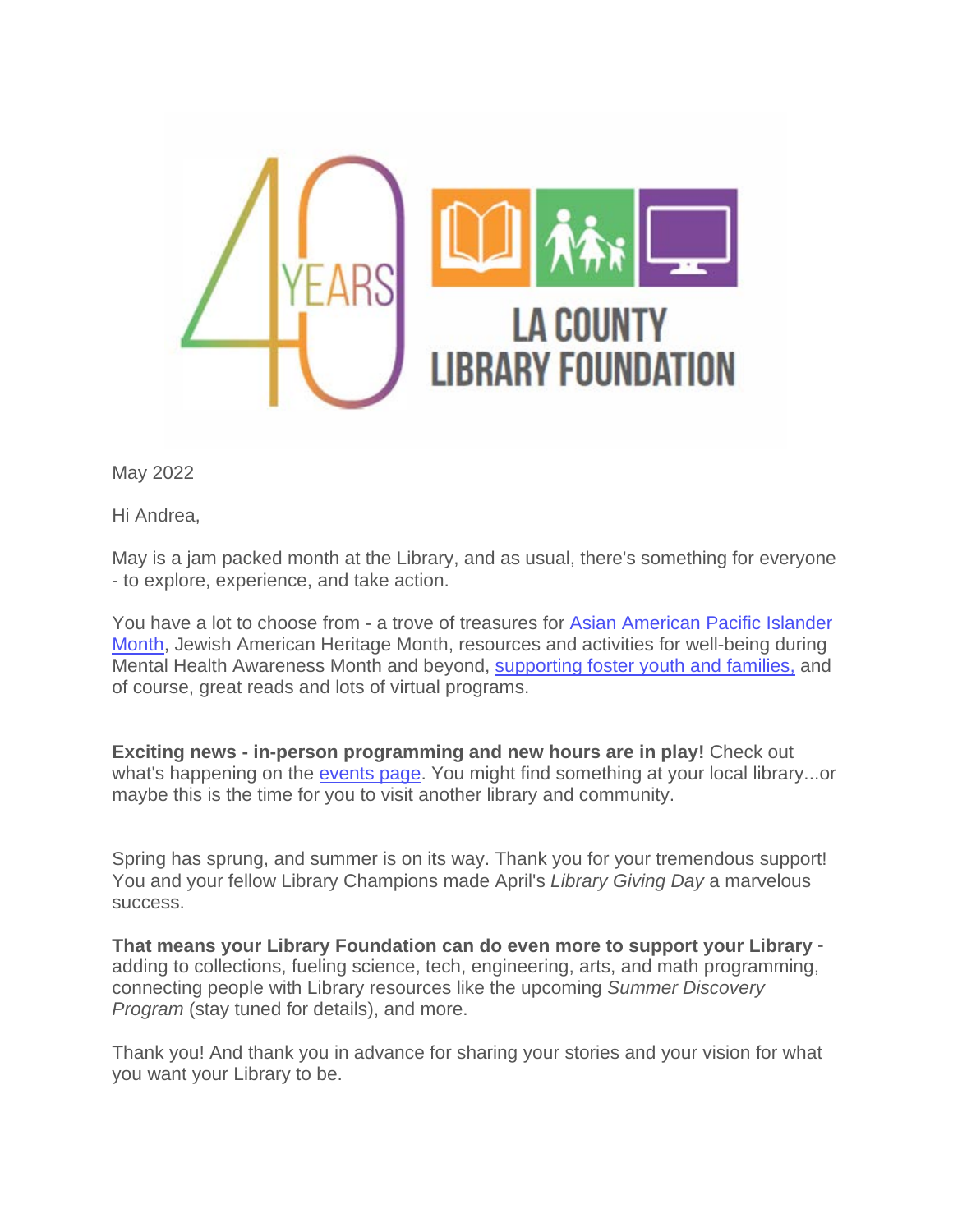Read on...**Library Director Skye Patrick shares her** *Library Story*. She's looking forward to meeting with you starting in September, as part of the Library's *Visioning Sessions*.

**You, Library Champion, make a difference.** As a donor, advocate, Library user. It all adds up, and we need your voice.

Library Champion Uyen V. reminded me of today's date...Friday the 13th!Counter to many, some who even experience paraskevidekatriaphobia (the fear of Friday the 13th), I've always reveled in this combo of dates.

That got me thinking about numbers. And how they might be lucky or unlucky for different people and cultures. **We're pleased to present a few** *Fun Facts*.

Continuing your cultural journey and celebration of Asian American and Pacific Islander Heritage month, **read on for a V***irtual Field Trip* **to your Library's Asian Pacific Resource Center.**

For those of you who love to explore, check it out in person at the Rosemead Library!

You can also celebrate [Jewish American Heritage Month](https://u10167832.ct.sendgrid.net/ls/click?upn=QRIzs1JeZxD09Q8uNfKoYs3vqKwAcLOjVW-2BWJNEtLHTN-2FZBYRjS4eszUqllRkSSSBmXeE7p5cJRe-2BYWytidzTAezmSzT6Zh23MUuUCIWbU5HqFChHj5qmIZHDKSJJaSORhBh_OgeRVzrjAtbqJQqQEEVSo-2FtUTXjooy1CixQTDPT3esDLFKNvxrgIfiAIb8LI4MkFK1oCa8IjOwjAJdMBvPR2aLSRIBpZkG2-2FB6NBaM7ISPraceBm00oWgcdgRGnV-2F7wL1uBlebRQOFrlWPRTifYCnW9h89CME33DPT6uKXzUu1DLjK92kGdg1u9DLgBLxm3VWucz8vNvjOJWrf4N3iMvbnnyiurfT9qt3viro0wsB-2BAaxPGHjz3p4BfqMammcyd73COPTnQJw0Qc1SMcDsHy9GrUyHk4-2FN78fh53N8Ke4yO67rjPGon86gm2RKkorZ9OT1A90IuxvARr1wlg-2B2x-2BIlG4ellGzMSHwDUXIeHgU9TdcT8N7xbA5lKn-2FCebxyrmttXFSdrbvgWANFAHywxXA5Mywo8LbXQ84a3irnxYGPQ-3D) with the Library - check out these great booklists and also two delicious recipes shared by Library Champions!

No need to stay virtual - Culver City Julian Dixon Library has a special [Judaica](https://u10167832.ct.sendgrid.net/ls/click?upn=QRIzs1JeZxD09Q8uNfKoYs3vqKwAcLOjVW-2BWJNEtLHQT-2Fkj-2BwRXygSwHpq2Cq62UdxMutmDLQaNFsHIjMQiLbg-3D-3DB5I2_OgeRVzrjAtbqJQqQEEVSo-2FtUTXjooy1CixQTDPT3esDLFKNvxrgIfiAIb8LI4MkFK1oCa8IjOwjAJdMBvPR2aLSRIBpZkG2-2FB6NBaM7ISPraceBm00oWgcdgRGnV-2F7wL1uBlebRQOFrlWPRTifYCnW9h89CME33DPT6uKXzUu1DLjK92kGdg1u9DLgBLxm3VWucz8vNvjOJWrf4N3iMvbnnyiurfT9qt3viro0wsB-2BAaxPGHjz3p4BfqMammcyd73COPTnQJw0Qc1SMcDsHy9FCc-2F1zBH-2Bkm9DHEFPSAX3QQ3ZLHdL-2BrP246jfhn6RHKXfwxDsTZTKvd5MSZhu8UIA8UmTDDvEQg4XRcE-2Bl1sYVb6OGMsA3v8x5IEWrMA9q7E0Enrpz4RDO4-2B-2FXYG8DHzXZ5DnKKTFynfld6Lu-2B6At8-3D)  [Collection](https://u10167832.ct.sendgrid.net/ls/click?upn=QRIzs1JeZxD09Q8uNfKoYs3vqKwAcLOjVW-2BWJNEtLHQT-2Fkj-2BwRXygSwHpq2Cq62UdxMutmDLQaNFsHIjMQiLbg-3D-3DB5I2_OgeRVzrjAtbqJQqQEEVSo-2FtUTXjooy1CixQTDPT3esDLFKNvxrgIfiAIb8LI4MkFK1oCa8IjOwjAJdMBvPR2aLSRIBpZkG2-2FB6NBaM7ISPraceBm00oWgcdgRGnV-2F7wL1uBlebRQOFrlWPRTifYCnW9h89CME33DPT6uKXzUu1DLjK92kGdg1u9DLgBLxm3VWucz8vNvjOJWrf4N3iMvbnnyiurfT9qt3viro0wsB-2BAaxPGHjz3p4BfqMammcyd73COPTnQJw0Qc1SMcDsHy9FCc-2F1zBH-2Bkm9DHEFPSAX3QQ3ZLHdL-2BrP246jfhn6RHKXfwxDsTZTKvd5MSZhu8UIA8UmTDDvEQg4XRcE-2Bl1sYVb6OGMsA3v8x5IEWrMA9q7E0Enrpz4RDO4-2B-2FXYG8DHzXZ5DnKKTFynfld6Lu-2B6At8-3D) with Hebrew and Yiddish language books, and [Agoura Hills Library](https://u10167832.ct.sendgrid.net/ls/click?upn=QRIzs1JeZxD09Q8uNfKoYs3vqKwAcLOjVW-2BWJNEtLHR0tkhU5CAMU79-2FOu6Dwzmvj2Ucnueb-2FM5ZAbFqpLNre5932dKQ9pALBpLxPEBNtBk-3DsRlK_OgeRVzrjAtbqJQqQEEVSo-2FtUTXjooy1CixQTDPT3esDLFKNvxrgIfiAIb8LI4MkFK1oCa8IjOwjAJdMBvPR2aLSRIBpZkG2-2FB6NBaM7ISPraceBm00oWgcdgRGnV-2F7wL1uBlebRQOFrlWPRTifYCnW9h89CME33DPT6uKXzUu1DLjK92kGdg1u9DLgBLxm3VWucz8vNvjOJWrf4N3iMvbnnyiurfT9qt3viro0wsB-2BAaxPGHjz3p4BfqMammcyd73COPTnQJw0Qc1SMcDsHy9EjvAHdmOFwkxCBlimFTfljUi9CyF93ZSLlPkR6-2BspH9c-2BniRafgE7LzF3K-2BBjia60fta3AZmUGQGwoCcYM49GxgWmTc2kiYrcLH5BYQmt2LOEtkImdyprqXg6gmLZWe1pXBhTDso155Ho-2BhIWyuuSQ-3D) has a Holocaust Collection and Hebrew books for children and adults. Interested in local Jewish history? Check out the [Californiana Collection](https://u10167832.ct.sendgrid.net/ls/click?upn=QRIzs1JeZxD09Q8uNfKoYs3vqKwAcLOjVW-2BWJNEtLHQT-2Fkj-2BwRXygSwHpq2Cq62UdxMutmDLQaNFsHIjMQiLbg-3D-3DauoA_OgeRVzrjAtbqJQqQEEVSo-2FtUTXjooy1CixQTDPT3esDLFKNvxrgIfiAIb8LI4MkFK1oCa8IjOwjAJdMBvPR2aLSRIBpZkG2-2FB6NBaM7ISPraceBm00oWgcdgRGnV-2F7wL1uBlebRQOFrlWPRTifYCnW9h89CME33DPT6uKXzUu1DLjK92kGdg1u9DLgBLxm3VWucz8vNvjOJWrf4N3iMvbnnyiurfT9qt3viro0wsB-2BAaxPGHjz3p4BfqMammcyd73COPTnQJw0Qc1SMcDsHy9AuaOlRFt6DxyAC1w4nPDaO-2BcuxT7um-2Ff7SkY1uoufTrpsjNK8PVf1gw6txcBKJeV-2F-2FNTM3yC3-2BmAH-2FsKFbteqsc7KJELRkdl3za-2F5yK8TZS3iH6vngj9-2BMzWzUAB7WAejR1Typ9ZskeKzjd4qip2-2FE-3D) at Norwalk Library.

And please don't forget, **keep the love going..[.share your story about a librarian or](https://u10167832.ct.sendgrid.net/ls/click?upn=QRIzs1JeZxD09Q8uNfKoYgtlnfwn0W5dDWwuF8fVaEEKdCM4d6WglJQ5y36lcTJui9mI4u9u-2FcpYAX48SZHJOTXPs-2Fs78ULlT8y9-2FrM5YUs-3DzLam_OgeRVzrjAtbqJQqQEEVSo-2FtUTXjooy1CixQTDPT3esDLFKNvxrgIfiAIb8LI4MkFK1oCa8IjOwjAJdMBvPR2aLSRIBpZkG2-2FB6NBaM7ISPraceBm00oWgcdgRGnV-2F7wL1uBlebRQOFrlWPRTifYCnW9h89CME33DPT6uKXzUu1DLjK92kGdg1u9DLgBLxm3VWucz8vNvjOJWrf4N3iMvbnnyiurfT9qt3viro0wsB-2BAaxPGHjz3p4BfqMammcyd73COPTnQJw0Qc1SMcDsHy9GiHNleb-2Fdv8HeOJRv9-2FeB7VJ-2F8zi-2BuJbfzjLkOmjV3UIxEbS4M71shcYCrUvYSC2eL3vzDLozlSqB-2FMez0xEwwwnnwr6w569a6d6i0uHYZysEXJmVQ9LBO4kpGes7qQbFUKMNaKI3Dv0FqOwHzTWb0-3D)  [library worker](https://u10167832.ct.sendgrid.net/ls/click?upn=QRIzs1JeZxD09Q8uNfKoYgtlnfwn0W5dDWwuF8fVaEEKdCM4d6WglJQ5y36lcTJui9mI4u9u-2FcpYAX48SZHJOTXPs-2Fs78ULlT8y9-2FrM5YUs-3DzLam_OgeRVzrjAtbqJQqQEEVSo-2FtUTXjooy1CixQTDPT3esDLFKNvxrgIfiAIb8LI4MkFK1oCa8IjOwjAJdMBvPR2aLSRIBpZkG2-2FB6NBaM7ISPraceBm00oWgcdgRGnV-2F7wL1uBlebRQOFrlWPRTifYCnW9h89CME33DPT6uKXzUu1DLjK92kGdg1u9DLgBLxm3VWucz8vNvjOJWrf4N3iMvbnnyiurfT9qt3viro0wsB-2BAaxPGHjz3p4BfqMammcyd73COPTnQJw0Qc1SMcDsHy9GiHNleb-2Fdv8HeOJRv9-2FeB7VJ-2F8zi-2BuJbfzjLkOmjV3UIxEbS4M71shcYCrUvYSC2eL3vzDLozlSqB-2FMez0xEwwwnnwr6w569a6d6i0uHYZysEXJmVQ9LBO4kpGes7qQbFUKMNaKI3Dv0FqOwHzTWb0-3D) who has helped bring some joy to your life**. Check out some great stories, and share yours, on our [Librarian Stories](https://u10167832.ct.sendgrid.net/ls/click?upn=QRIzs1JeZxD09Q8uNfKoYgtlnfwn0W5dDWwuF8fVaEEKdCM4d6WglJQ5y36lcTJuIBrMBEJCF6NG73o5asG2hYyMEL3ftIw9-2FQ-2BHQD1meKs-3D_VvD_OgeRVzrjAtbqJQqQEEVSo-2FtUTXjooy1CixQTDPT3esDLFKNvxrgIfiAIb8LI4MkFK1oCa8IjOwjAJdMBvPR2aLSRIBpZkG2-2FB6NBaM7ISPraceBm00oWgcdgRGnV-2F7wL1uBlebRQOFrlWPRTifYCnW9h89CME33DPT6uKXzUu1DLjK92kGdg1u9DLgBLxm3VWucz8vNvjOJWrf4N3iMvbnnyiurfT9qt3viro0wsB-2BAaxPGHjz3p4BfqMammcyd73COPTnQJw0Qc1SMcDsHy9Ftd2I1wgQDxQI7AgfH2XPPgG-2F0PFqF8e-2FtVPeR2SMrd4mBpTvHdL3Z-2B4xLlHmdhfh0uFJsz5xO0x0XTsK8rAHU9yA0nTMnC2HnMYqm3E-2BWPDUeGbJRVefrE-2BqOjR4brwvICE-2BI44jWYuNRih6BEXjc-3D) page.

You can honor your current librarian, a library worker from your childhood, a librarian you appreciate from another library system, or even another state or country.

**Your story is important**. Library stories help people understand the many and powerful ways libraries and library workers shape our lives and enrich our community.

Here's to you, and to your Library!

Thank you,

Andrea Carroll Executive Director

P.S. [Your gift today supports your Library and brightens our future.](https://u10167832.ct.sendgrid.net/ls/click?upn=QRIzs1JeZxD09Q8uNfKoYgtlnfwn0W5dDWwuF8fVaEEDd7Vt-2FBmJfeZ-2Fwb2852ZN2vj27v2gvB9sjJUyzAdNQUPBFNx4pzmnDtRxUWKCr-2BA-3DeGLW_OgeRVzrjAtbqJQqQEEVSo-2FtUTXjooy1CixQTDPT3esDLFKNvxrgIfiAIb8LI4MkFK1oCa8IjOwjAJdMBvPR2aLSRIBpZkG2-2FB6NBaM7ISPraceBm00oWgcdgRGnV-2F7wL1uBlebRQOFrlWPRTifYCnW9h89CME33DPT6uKXzUu1DLjK92kGdg1u9DLgBLxm3VWucz8vNvjOJWrf4N3iMvbnnyiurfT9qt3viro0wsB-2BAaxPGHjz3p4BfqMammcyd73COPTnQJw0Qc1SMcDsHy9NogC8H01CjYIQNtiqcEbGLE23qLkWrSpxnMCeiWapCKoHnY9fBtl1JDsxF0yMwvDFQ19cbTXpr7Lzi9Kr0Kqs26ueO1AUwpcbBdlaOXiTyNsx1Ed3jwwi9dqM1IOgyjzir2Bdbl018U5E2xYa0-2FyM8-3D) **Thank you!**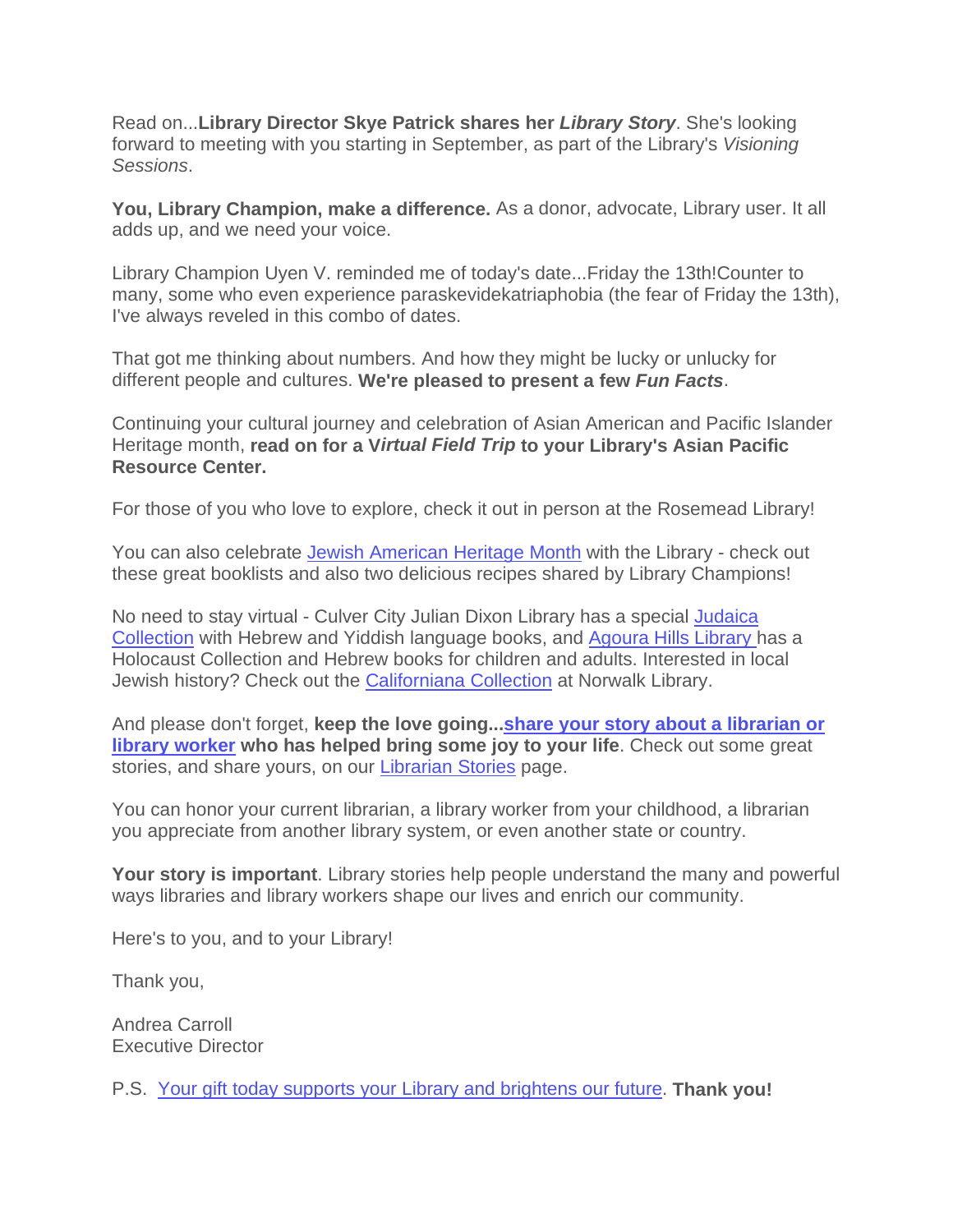## **My Library Story**

**Skye Patrick, LA County Library Director on** *Your vision shapes your Library*



*Image: LA County Library*

*Library Director Skye Patrick took the helm of LA County Library in 2016. She launched her tenure with a series of community Visioning Sessions. As she writes below, listening to you is essential, and this September, she'll start another series of Visioning Sessions with you this September. Skye also recognized the value of a Foundation supported by Library Champions like you, and secured a grant from the City of Malibu to re-energize LA County Library Foundation starting in 2019.*

We asked Skye to share her story, and how she's looking to you to help shape the future of your Library. Here's what she said: " When I was appointed the Director of LA County Library in 2016, I wanted the Library's

focus to be on understanding our customers. As someone new to Los Angeles County, it was both critical and personal that I made room to understand our Library users.

We held a series of Visioning Sessions, where the public was invited to share their thoughts with me. This effort gave me a bird's-eye view of the need across our customer base, but also the opportunity to bridge the gaps in services, helping to formulate the Library's strategic goals for the next four years.

From 2017-2021, LA County Library was breaking down barriers to services and finding innovative solutions to address community challenges, even during the COVID-19 pandemic.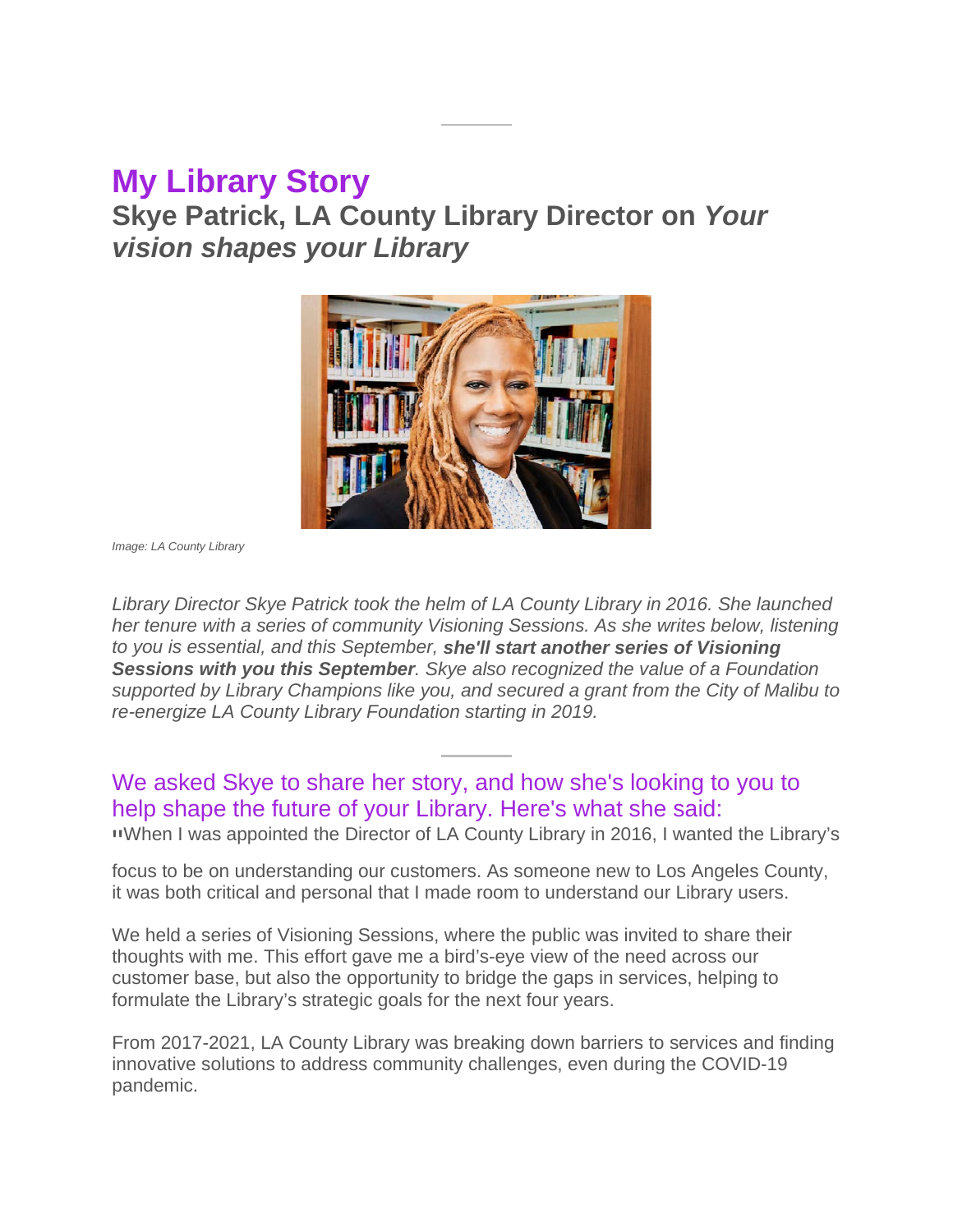However, society changes through time and the needs of those we serve change along with it. Most recently, the pandemic changed the way many of us learn, work, and play, but also highlighted the digital divide in LA County and brought greater awareness to disparities in access.

The pandemic also provided an opportunity to step back and look at new and creative ways to continue serving our communities, while producing new service delivery models.

As we look to develop LA County Library's strategic plan for the *next* five years, I want to ensure we make a conscious effort to design programs and services that continue to meet your unique and diverse needs.

The Library will again be hosting a series of Visioning Sessions, which will take place virtually on Zoom throughout the month of September. Attendees will have an opportunity to provide feedback and recommendations, and I look forward to hearing from you!

Together, we can envision a better future for LA County communities."

### What's your Library Story? [Email us and let us know!](mailto:acarroll@lacolibraryfoundation.org)



*Image: Polina Tankilevitch/pexels*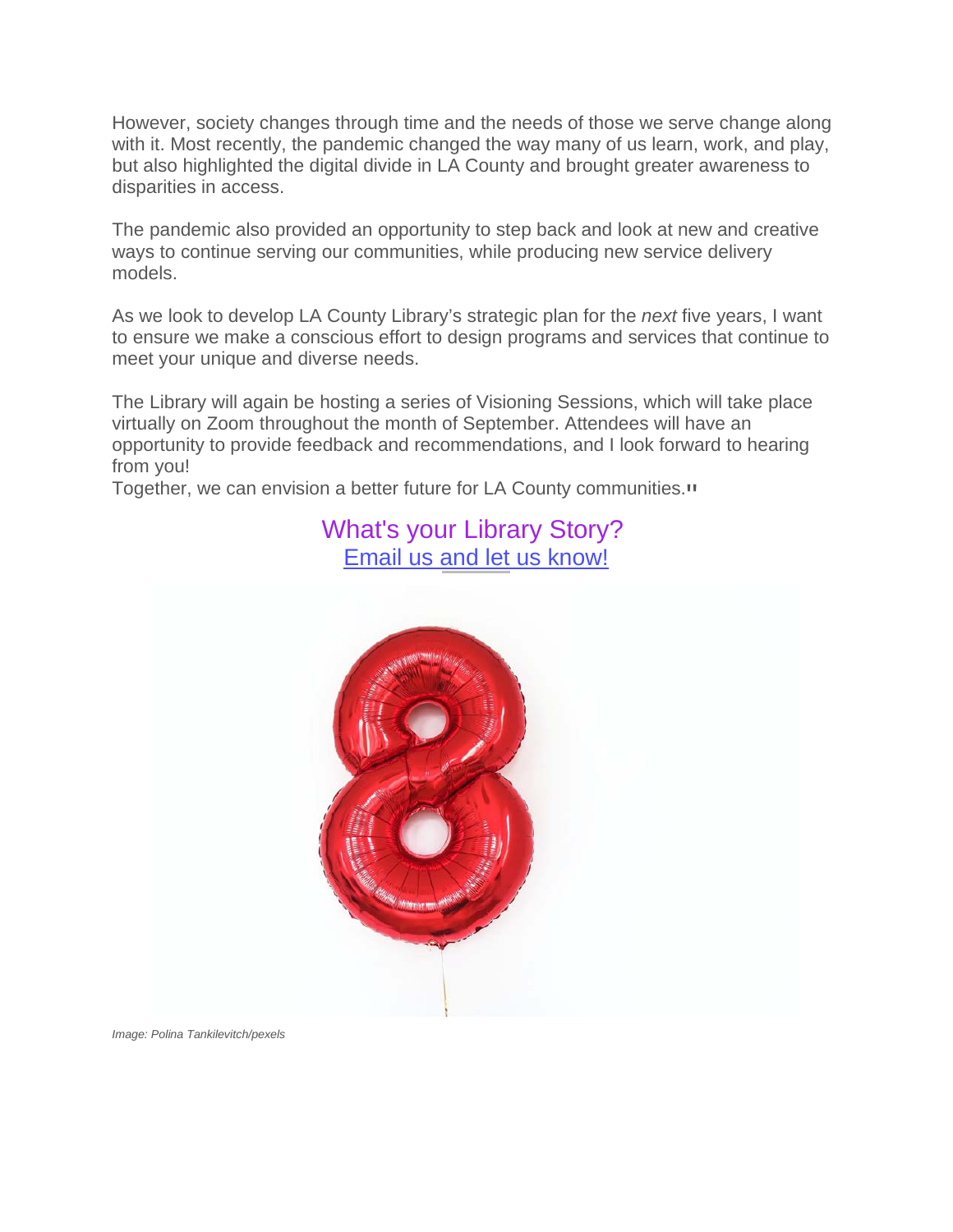# **Fun Facts 13, 888, 3s the charm, and more**

- Today is the only Friday, the 13th we'll have in 2022.
- The iconic Hollywood sign (originally "Hollywoodland" to promote a new housing development - the sign was later edited to "Hollywood") was officially unveiled on Friday, July 13, 1923.
- The number 8, associated with wealth, is the luckiest number in China, and it's lucky in Japan, too. Next time you're in the San Gabriel Valley, check out the stores and eateries with 8, 88, or 888 in their name.
- Many religions also consider 8 to be auspicious -- Hinduism, Buddhism, Judaism, Christianity, Islam, and Taoism.
- The 2008 Beijing Olympic Games started at 8 minutes and 8 seconds past 8 pm on the 8th day of the 8th month.
- Koreans and Italians like the number 3. They value its representation of strength and balance, and in the U.S., "Three's the charm."
- And back to 13...hard to think of something better than a baker's dozen!

Why choose 7 facts? Because that's another lucky number that cuts across cultures and religions.

Think: seven wonders of the world, 7 days to create the world, seven heavens in Islam and Judaism, harmony encompassed by yin, yang,and the five elements in Confucianism, seven underworlds in Hinduism, and of course, 7 days in a week, 7 notes in a scale, 7 colors in a rainbow, and for you punsters, seven ate nine.



## **Virtual Field Trip Asian Pacific Resource Center**

May is [Asian American Pacific Islander Heritage Month,](https://u10167832.ct.sendgrid.net/ls/click?upn=QRIzs1JeZxD09Q8uNfKoYs3vqKwAcLOjVW-2BWJNEtLHTxyqyTmvMSrwCokSSmN8Lku94yJIdmE2QhYFg-2FkpEnmMaGy0YbCe-2FQbkTVQTtCqJfobTOaDLSwv4jnNTkyZuU8OhAA_OgeRVzrjAtbqJQqQEEVSo-2FtUTXjooy1CixQTDPT3esDLFKNvxrgIfiAIb8LI4MkFK1oCa8IjOwjAJdMBvPR2aLSRIBpZkG2-2FB6NBaM7ISPraceBm00oWgcdgRGnV-2F7wL1uBlebRQOFrlWPRTifYCnW9h89CME33DPT6uKXzUu1DLjK92kGdg1u9DLgBLxm3VWucz8vNvjOJWrf4N3iMvbnnyiurfT9qt3viro0wsB-2BAaxPGHjz3p4BfqMammcyd73COPTnQJw0Qc1SMcDsHy9HqhXkqRh2V1RzBIeHrAnxPbaZlp0jJKR5bxVk-2F6tpkP-2FEIr8vOPexRcS7Vsk0wK8BRlA4NIOtL7jEPi0PRDFoVR6uB5Q7cy25ISwYqiww9B-2BpS5hsiqSZLrUYTTRkoEea6znEjrV89iwVT7vqzlFio-3D) established in this month to mark the immigration of the first Japanese to the U.S. in May 1843, and the completion of the transcontinental railroad on May 10,1869, a system largely built by Chinese American immigrants.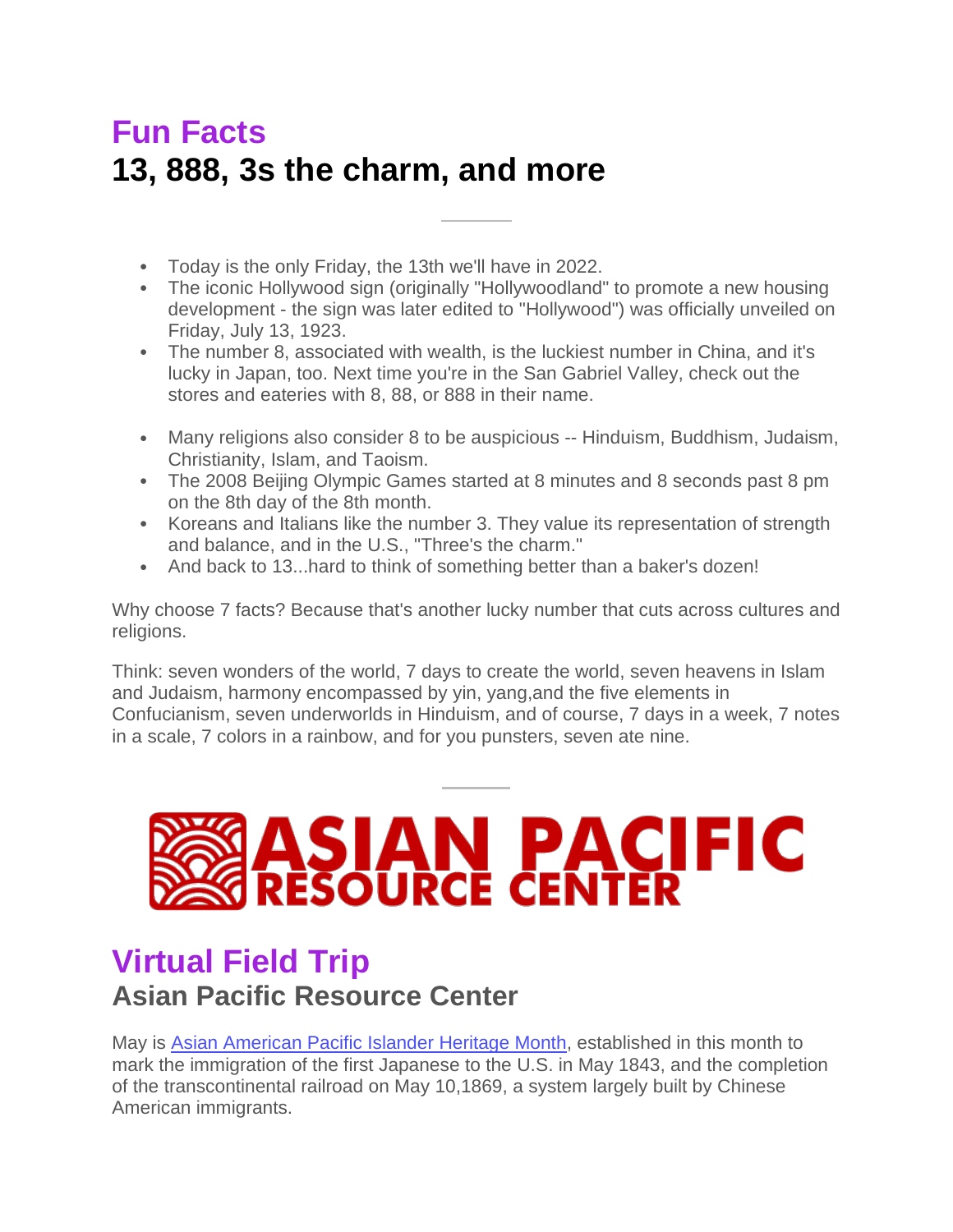It's a month to recognize and celebrate the vibrant role of Asian Americans and Pacific Islanders (AAPI) in our county's and nation's cultural mosaic, and to develop a lifelong understanding and appreciation of this diverse community - approximately 50 ethnic groups with roots in more than 40 countries, and speaking more than 100 languages.

Your Library, with its unique [Asian Pacific Resource Center](https://u10167832.ct.sendgrid.net/ls/click?upn=QRIzs1JeZxD09Q8uNfKoYs3vqKwAcLOjVW-2BWJNEtLHTxyqyTmvMSrwCokSSmN8LkZ-2BQWClByUfiCYPm-2BurTZ9gLKCNXESGYeaWY-2F0hVCCUaTTp5RpetzmOXb0Li1uA-2BXwms-_OgeRVzrjAtbqJQqQEEVSo-2FtUTXjooy1CixQTDPT3esDLFKNvxrgIfiAIb8LI4MkFK1oCa8IjOwjAJdMBvPR2aLSRIBpZkG2-2FB6NBaM7ISPraceBm00oWgcdgRGnV-2F7wL1uBlebRQOFrlWPRTifYCnW9h89CME33DPT6uKXzUu1DLjK92kGdg1u9DLgBLxm3VWucz8vNvjOJWrf4N3iMvbnnyiurfT9qt3viro0wsB-2BAaxPGHjz3p4BfqMammcyd73COPTnQJw0Qc1SMcDsHy9HCAh7HmFlslR-2Fn3E3EMcXa-2FhBoIx-2Bky22MkAOnTDC7mBXPu7ps31urLh-2FeU66qGN7GN4JPKBfVMQ4pCCPGEfY1Qt9M-2BTH98eg1-2Bb9btX9aTPcJAEZYl5i-2F-2BU5nrCFSWAuj0upR9NZfl9z4C318fYsI-3D) (APRC), is a great place to start. The APRC, established in 1979 at Rosemead Library, offers a range of materials, activities, and programs - for scholars and community members alike.

There's a lot on tap at the APRC, with core holdings on the history, art, and culture of China, Japan, Korea, the Philippines, Vietnam, Hawaii, and American Samoa.

You've got a great choice of materials - including fiction and non-fiction books, movies, magazines, and music - available in English, Chinese, Japanese, Korean, and Vietnamese.

And as with all circulating materials in the Library's collection, you can place a hold on an item and have it delivered to your local library.



*Image: LA County Library*

*Asian Pacific Resource Center (APRC) Librarian Katrina Lacerna invites you to explore the APRC virtually and in person (at Rosemead Library). Find books, movies, magazines and music - in English, Chinese, Japanese, Korean, and Vietnamese. Or head to the APRC for an arts workshop, or a music or dance performance. [Follow the APRC on Facebook.](https://u10167832.ct.sendgrid.net/ls/click?upn=QRIzs1JeZxD09Q8uNfKoYilogVlqCDpoKE7WpFIY3DMgYV0cOf8QaDDcF3qAIaB95sxsrnj96ZxbDknhlG-2B7JsVz7nC-2FqrwANFGcKcno-2FPY-3DBhue_OgeRVzrjAtbqJQqQEEVSo-2FtUTXjooy1CixQTDPT3esDLFKNvxrgIfiAIb8LI4MkFK1oCa8IjOwjAJdMBvPR2aLSRIBpZkG2-2FB6NBaM7ISPraceBm00oWgcdgRGnV-2F7wL1uBlebRQOFrlWPRTifYCnW9h89CME33DPT6uKXzUu1DLjK92kGdg1u9DLgBLxm3VWucz8vNvjOJWrf4N3iMvbnnyiurfT9qt3viro0wsB-2BAaxPGHjz3p4BfqMammcyd73COPTnQJw0Qc1SMcDsHy9BK4JRnXQb2kDSqd60k6Tqp-2FCnK3QwprFMos9c8ePS1QOL3GjIWm4lCNlxUOcafHG4BAKUO0-2FNqf7VkXvK38WyAFO76nMlu-2FquevWFE3k1dzcvEdhpMZ62sDMcmLZuvEUsbI-2BlX09HQ5ysa14sqox48-3D)*

You can read current major Asian newspapers, as well as access, on microfilm, more than 100 titles of historical Asian immigrant newspapers published in the U.S. You can also read detailed stories about the Japanese American incarceration during World War II - the center has newspapers and documents from those years on microfilm .